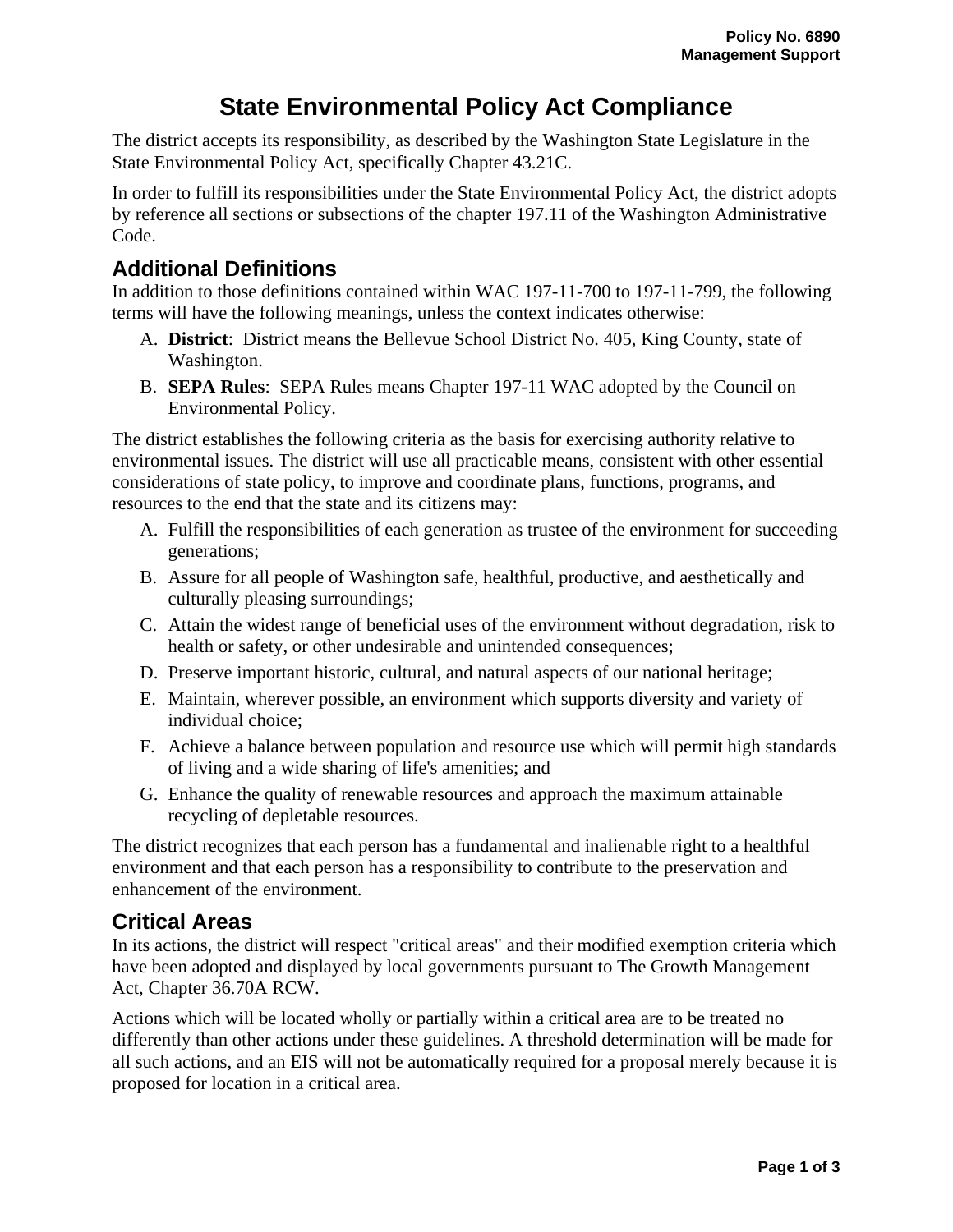## **Use of Exemptions**

In determining whether a proposal is exempt from SEPA the district will comply with the square footage and parking space threshold levels adopted by the city or county under WAC 197-11-800 (1). To determine whether or not a proposal is exempt, the district will ascertain the total scope of the proposal and the governmental licenses required. If a proposal includes a series of actions, physically or functionally related to each other, some of which are exempt and some which are not, the proposal is not exempt and the district must complete a threshold determination.

If a proposal includes both exempt and nonexempt actions, exempt actions may be authorized with respect to the proposal prior to compliance with the procedural requirements of these guidelines subject to the following limitations:

- A. No nonexempt action will be authorized prior to compliance with procedural and substantive requirements;
- B. No action will be authorized which will irrevocably commit the district to approve or authorize a nonexempt action;
- C. The district may withhold approval of an exempt action which would lead to modification of the physical environment, when such modifications would serve no purpose if later approval of a nonexempt action is not secured; and
- D. The district may withhold approval of exempt actions which would lead to substantial financial expenditures by a private applicant which would serve no purpose if later approval of a nonexempt action is not secured.

# **Lead Agency Determination and Responsibilities**

The district is lead agency for the proposals it initiates and is responsible for compliance with SEPA regulations.

### **Environmental Checklist**

Except as provided in WAC 197-11-315 the school district must complete an environmental checklist (WAC 197-11-960) for any proposal that meets the definition of action (WAC 197-11- 709), and is not categorically exempted in WAC 197-11-800 and 880. This checklist will be the basis for the threshold determination.

For all proposals for which the district is the lead agency, the responsible official of the district will make the threshold determination pursuant to the criteria and procedures of WAC 197-11- 300 through -360.

### **Preparation of EIS**

The draft and final EIS will be prepared either by the responsible official or his/her designee or a consultant retained by the school district.

In the event that an EIS is to be prepared by a consultant, the responsible official will assure that the EIS is prepared in a responsible manner and with appropriate methodology. The responsible official will direct the areas of research and examination to be undertaken, as well as the organization of the resulting document.

No matter who participates in the preparation of an EIS, it must be approved by the responsible official prior to distribution.

# **Public Notice**

The district will establish a mailing list for those interested citizens who wish to be informed regarding documents the district prepares that require public notice. If deemed appropriate by the